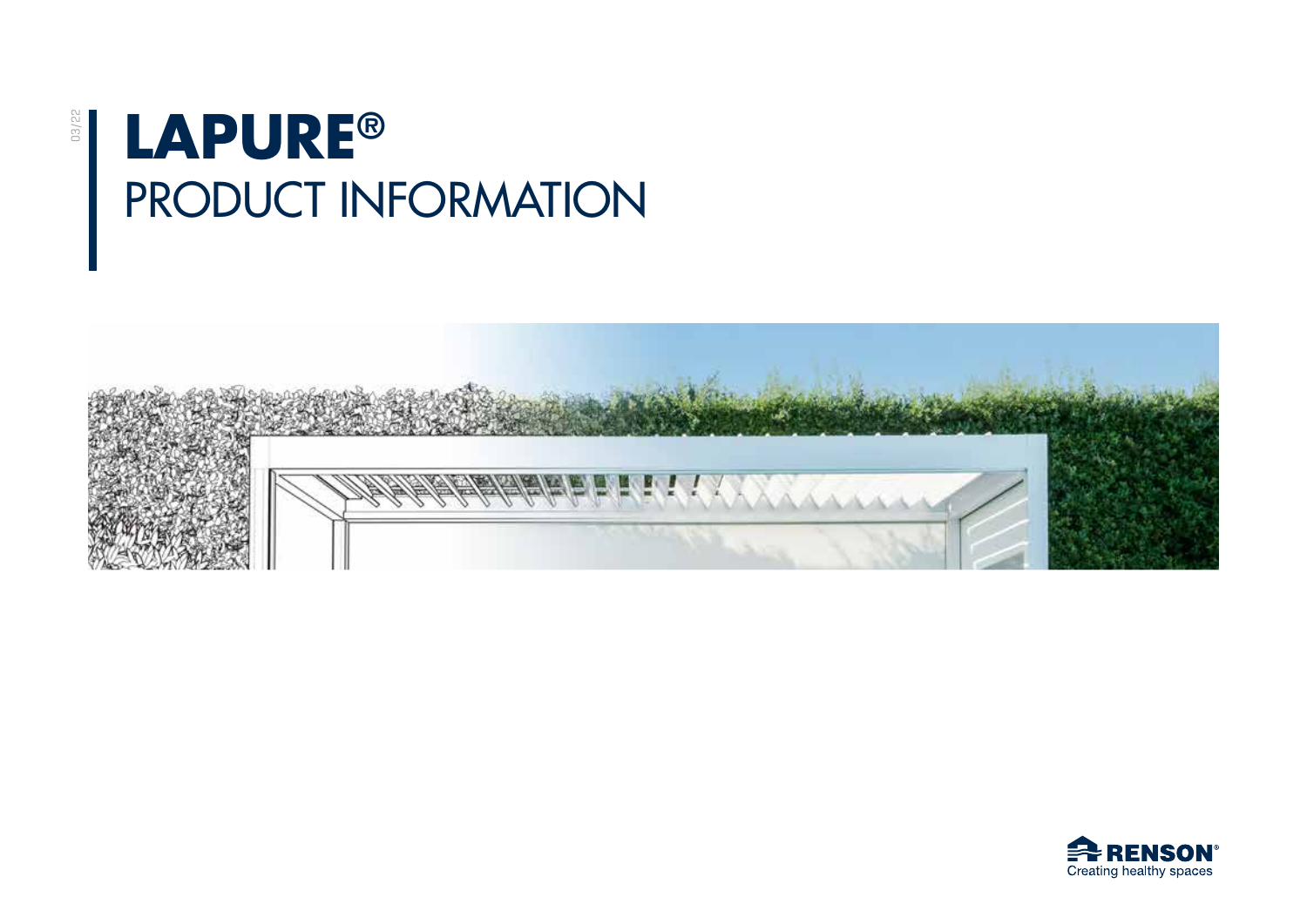# **TABLE OF CONTENTS**

| <b>Description</b>                                                                                                                                                                                                             | 3              |
|--------------------------------------------------------------------------------------------------------------------------------------------------------------------------------------------------------------------------------|----------------|
| <b>Benefits</b>                                                                                                                                                                                                                | $\overline{u}$ |
| Design                                                                                                                                                                                                                         | $\angle$       |
| Quality                                                                                                                                                                                                                        | 5              |
|                                                                                                                                                                                                                                | 6              |
| Comfort                                                                                                                                                                                                                        | 6              |
| Technical details <b>communicated</b> details                                                                                                                                                                                  | 7              |
|                                                                                                                                                                                                                                | 8              |
|                                                                                                                                                                                                                                | 9              |
| Lapure snow load (1000) contains the control of the control of the control of the control of the control of the control of the control of the control of the control of the control of the control of the control of the contr |                |
|                                                                                                                                                                                                                                |                |
|                                                                                                                                                                                                                                | 10             |
| Accessories Manual Communication of the Accessories Manual Communication of the Accessories Manual Communication<br><b>Fabrics</b>                                                                                             | 11             |
| Certificates & testing <b>continuum and the control of the control of the control of the control of the control o</b>                                                                                                          | 12             |
|                                                                                                                                                                                                                                | 13             |
| Type                                                                                                                                                                                                                           | 13             |
|                                                                                                                                                                                                                                | 14             |
| Columns                                                                                                                                                                                                                        | 15             |
|                                                                                                                                                                                                                                | 16             |
| Water drainage                                                                                                                                                                                                                 | 17             |

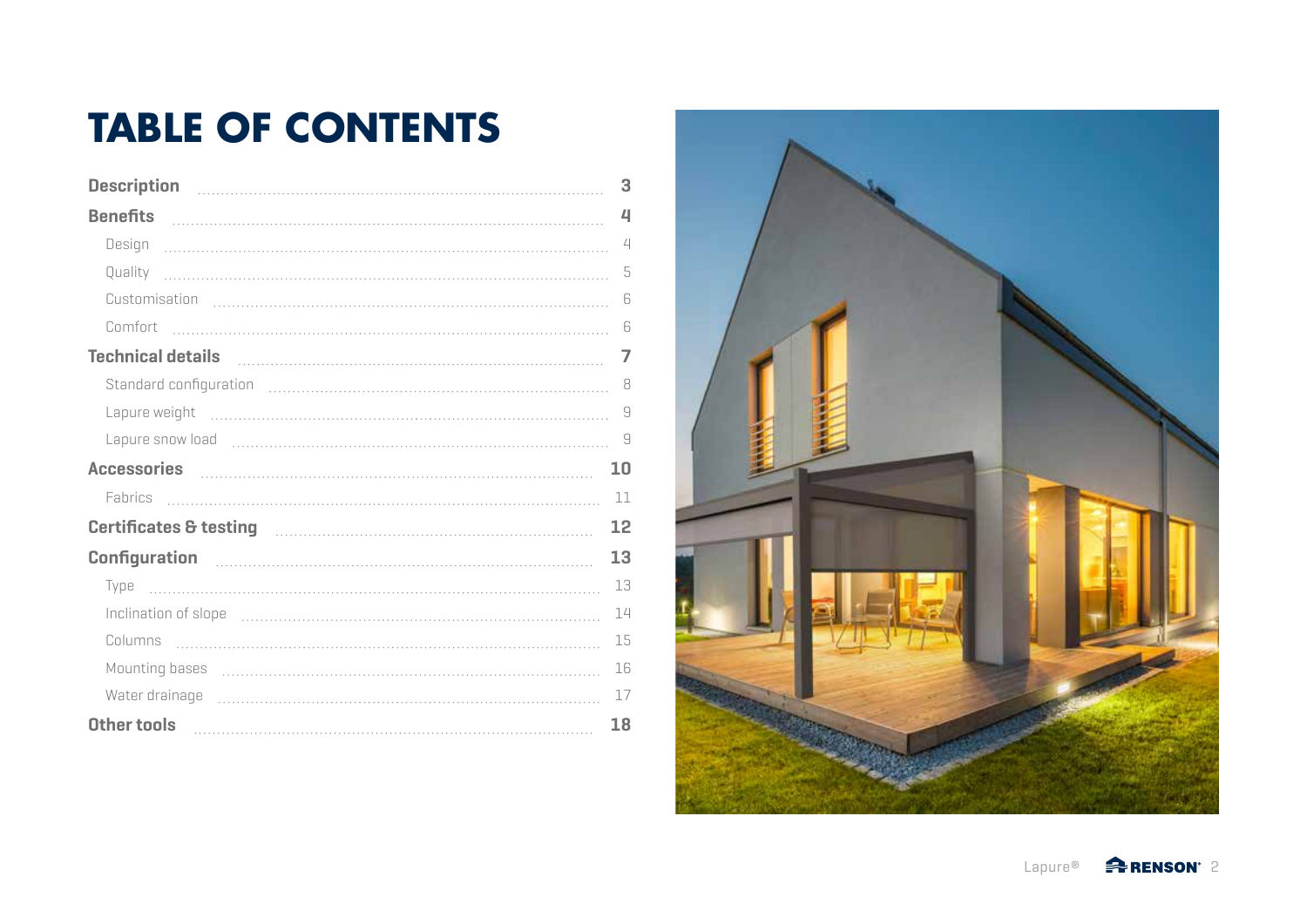

# **DESCRIPTION**

**Patio cover with a wind and water-resistant Fixscreen sun protection roof and panoramic view. Can be closed off with surface-mounted side elements.**

- Minimalist design
- Panoramic view with the roof open
- Highly windproof
- No sagging in the rain due to Fixscreen technology
- Can be controlled using io, RTS or Renson Connect App



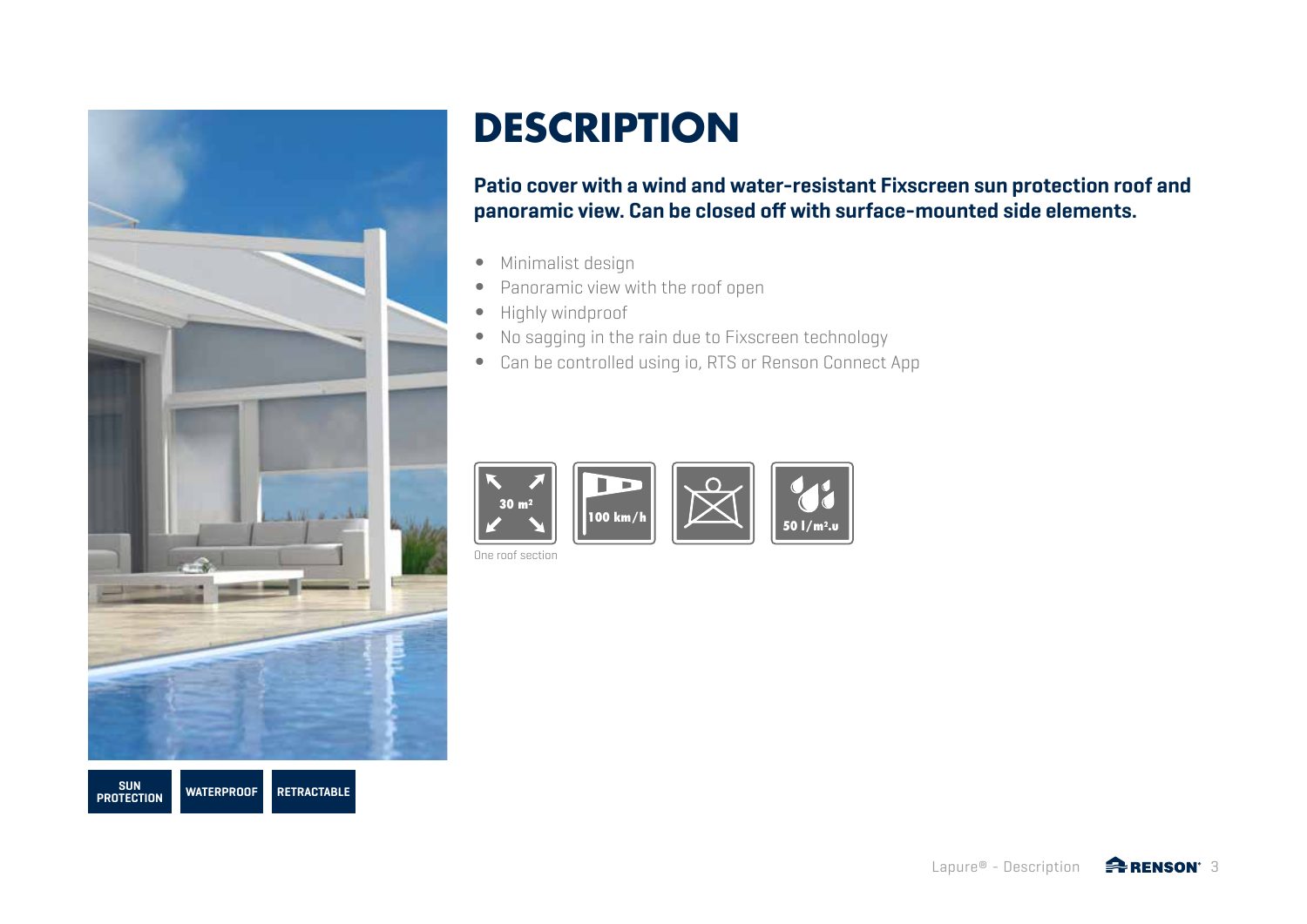# **BENEFITS**

# **Design**



- **1 WATERPROOF, TRANSLUCENT FABRIC**
- **2 UNINTERRUPTED PANORAMIC VIEW**

No visible front bar when fabric is retracted

- **3 OPTIMAL FABRIC TENSION DUE TO FIXSCREEN TECHNOLOGY**
- **4 INVISIBLE WATER DRAINAGE VIA THE FRONT BAR, THEN SIDEWAYS INTO THE COLUMN**

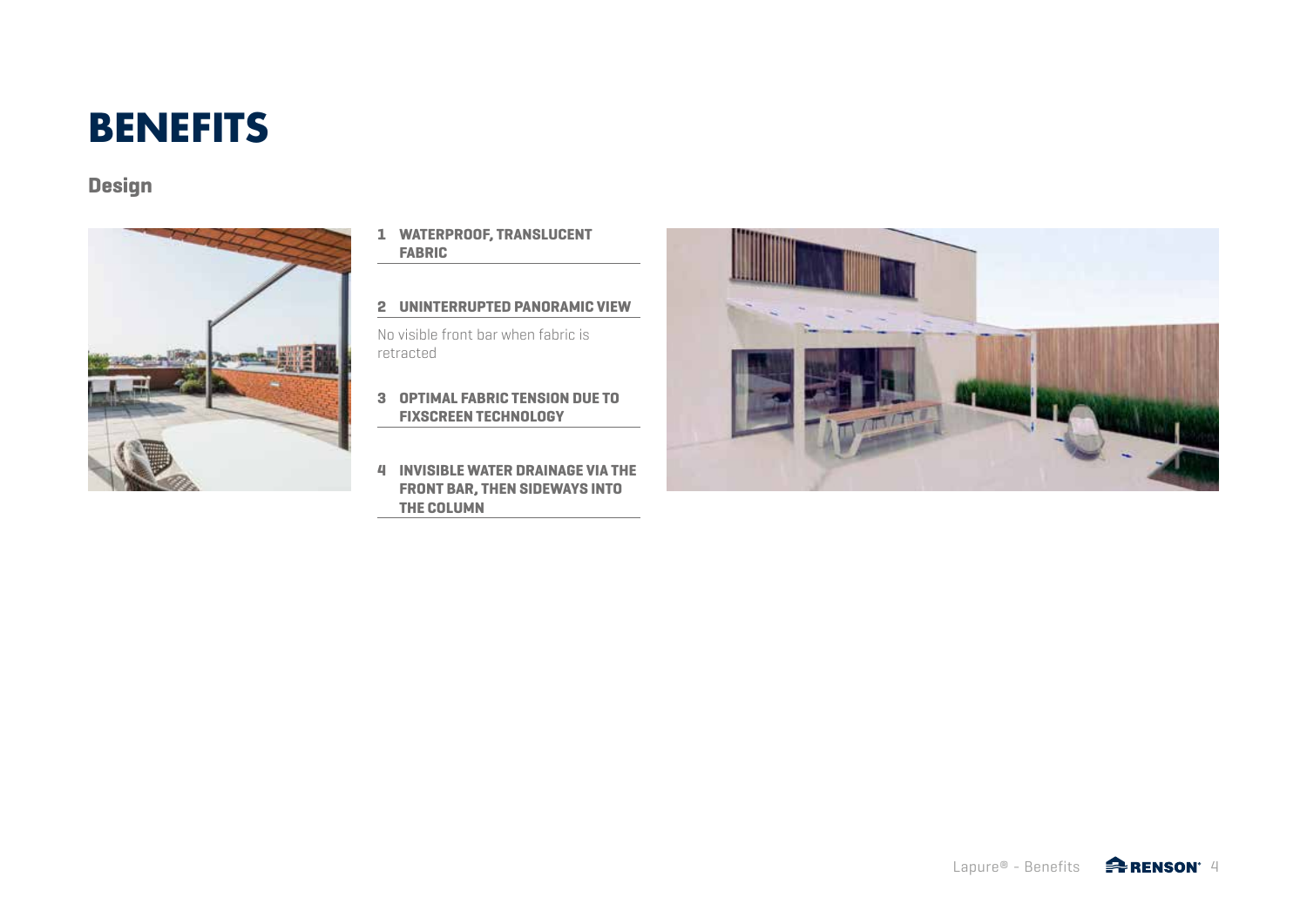# **Quality**



#### **1 DURABLE INNER RAIL WITH SMOOTH TECHNOLOGY**

Smooth, durable and silent zip operation

**2 SYMMETRICAL ZIP ENSURES HIGH WIND RESISTANCE** 

High wind guarantee up to 100 km/h

#### **3 INTEGRATED WATER DRAINAGE VIA BOTTOM BAR AND SIDE GUIDING CHANNELS**

Water drainage even if the roof is not fully closed

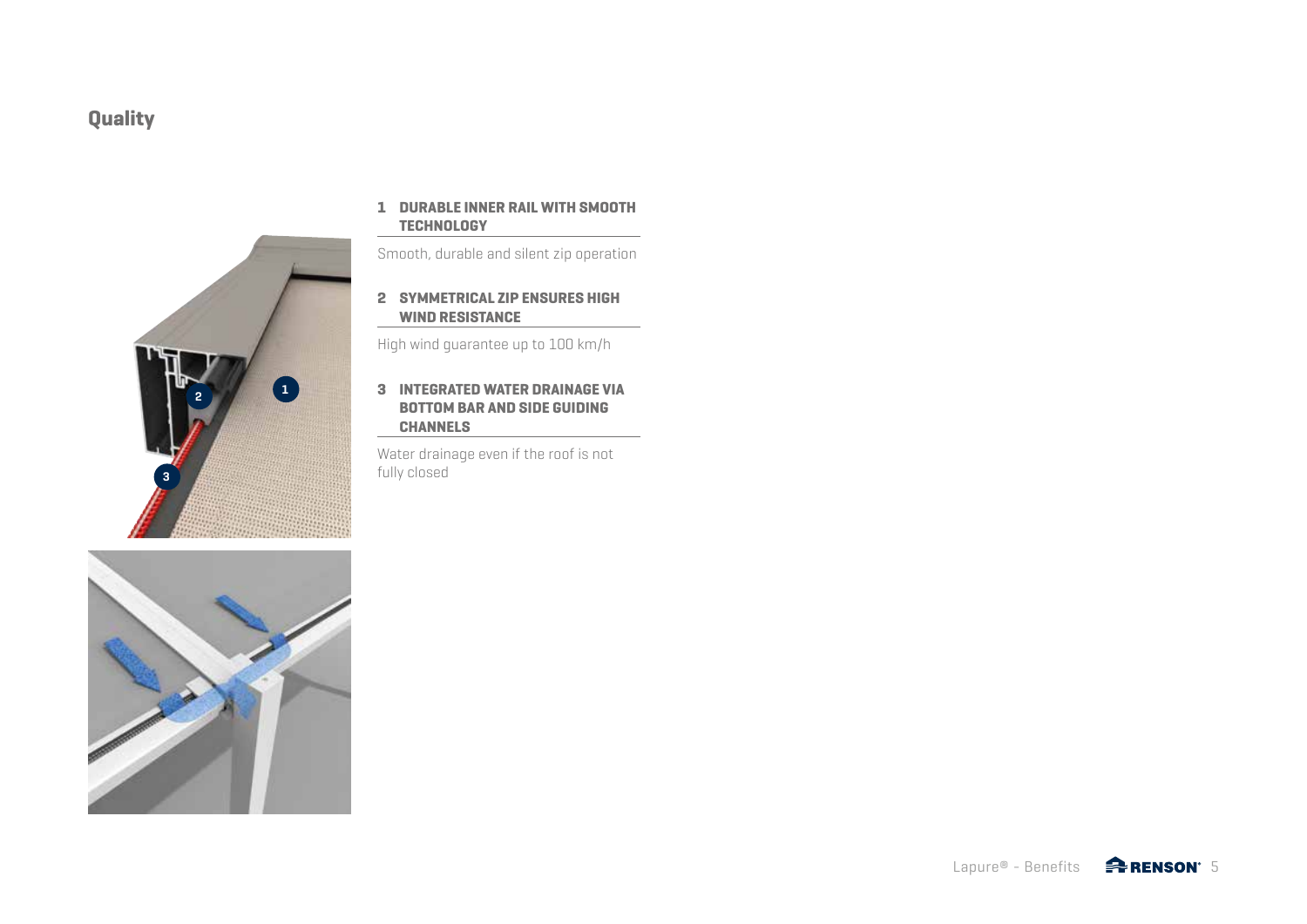### **Customisation Comfort**

#### **1 WIDE RANGE OF POSSIBLE OPTIONS**

#### **2 ACCESSORIES**

For more information about the possible accessories, see the 'Accessories' section and/or the product information for the various accessories.

#### **1 QUICK INSTALLATION**

Thanks to maximum pre-assembly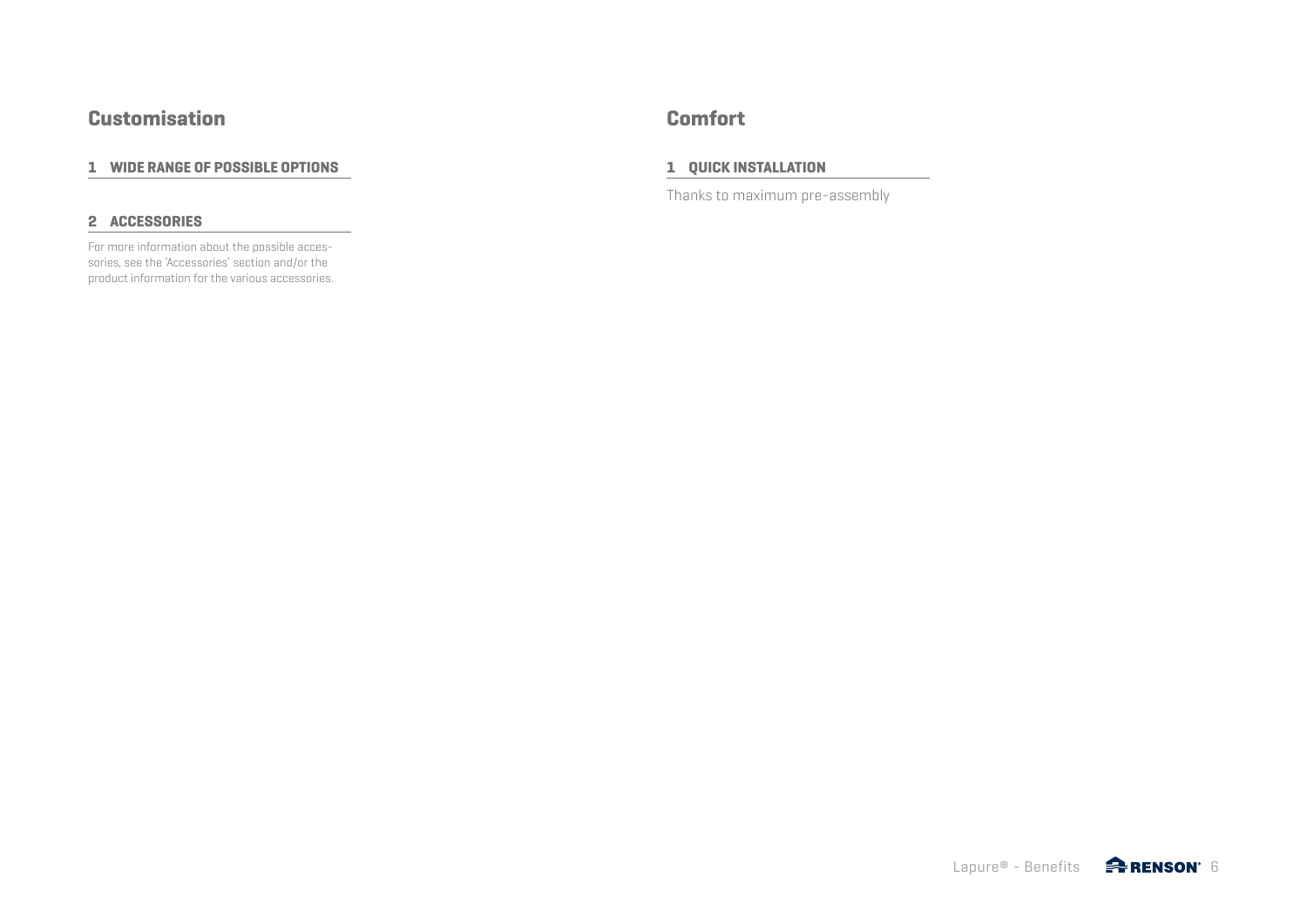# **TECHNICAL DETAILS**



| <b>Dimensions</b>                                            |                                                                              |
|--------------------------------------------------------------|------------------------------------------------------------------------------|
| Width per roof section                                       | Min. 1500 - 4000 mm (without cross-beam)<br>4001 - 6000 mm (with cross-beam) |
| Projection                                                   | Min. 1500 mm - max. 5000 mm                                                  |
| Roof overhang with shifted columns                           | Max. 1000 mm                                                                 |
| Passage height                                               | Min. 500 mm - max. 2900 mm                                                   |
| Inclination of slope                                         | $10^{\circ} - 35^{\circ}$                                                    |
| Total height                                                 | Depends on inclination of slope and projection                               |
| Minimum height required when installed under a roof overhang | Total height + 190 mm                                                        |
| Customisation                                                | Width and projection: mm precision                                           |
| <b>Operating methods</b>                                     |                                                                              |
| Renson® Connect App                                          | ✓                                                                            |
| Somfy io                                                     | ✓                                                                            |
| Somfy RTS                                                    | ✓                                                                            |
| Home automation ready                                        |                                                                              |

### **Electrical screen roof drive**

| <b>Parameters</b>                        |                        |
|------------------------------------------|------------------------|
| Supply voltage                           | 230 Volt AC            |
| Current                                  | 1.5 Ampère             |
| Power                                    | 320 W                  |
| Protection rating                        | IP 44                  |
| Maximum running time with continuous use | Approx. 3 to 4 minutes |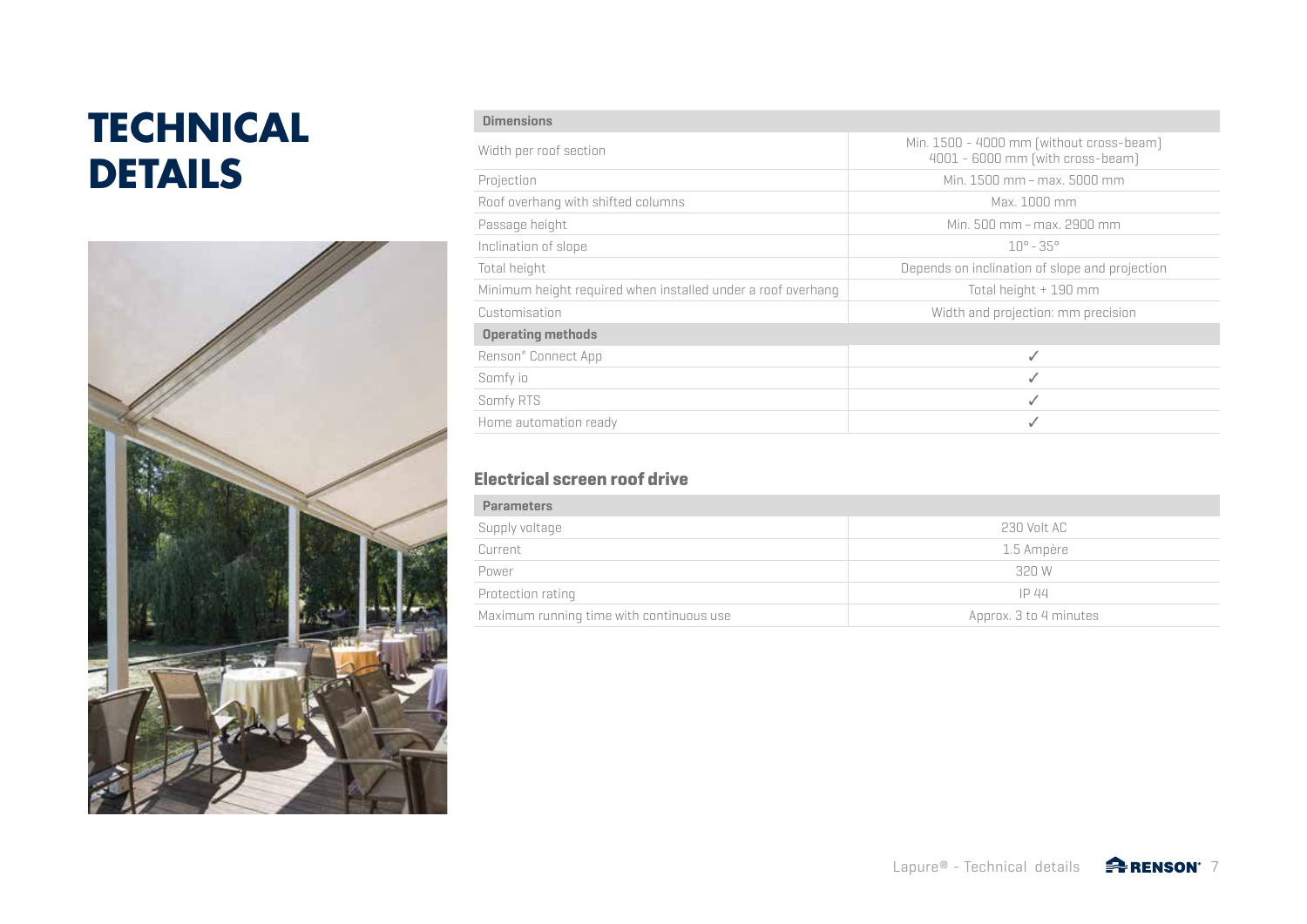

### **Standard configuration**

### **Structure**

- Structure to be built against a supporting wall
- Standard mounting bases (visible or invisible)
- Custom width, projection, passage height and inclination of slope
- Motorisation (Somfy RTS or io)
- Screen roof (SWK top or W96)

### **Finish**

- Seaside Quality A
- Integrated water drainage (via side guiding channels, bottom bar and columns)
- Adjustable installation and drainage holes.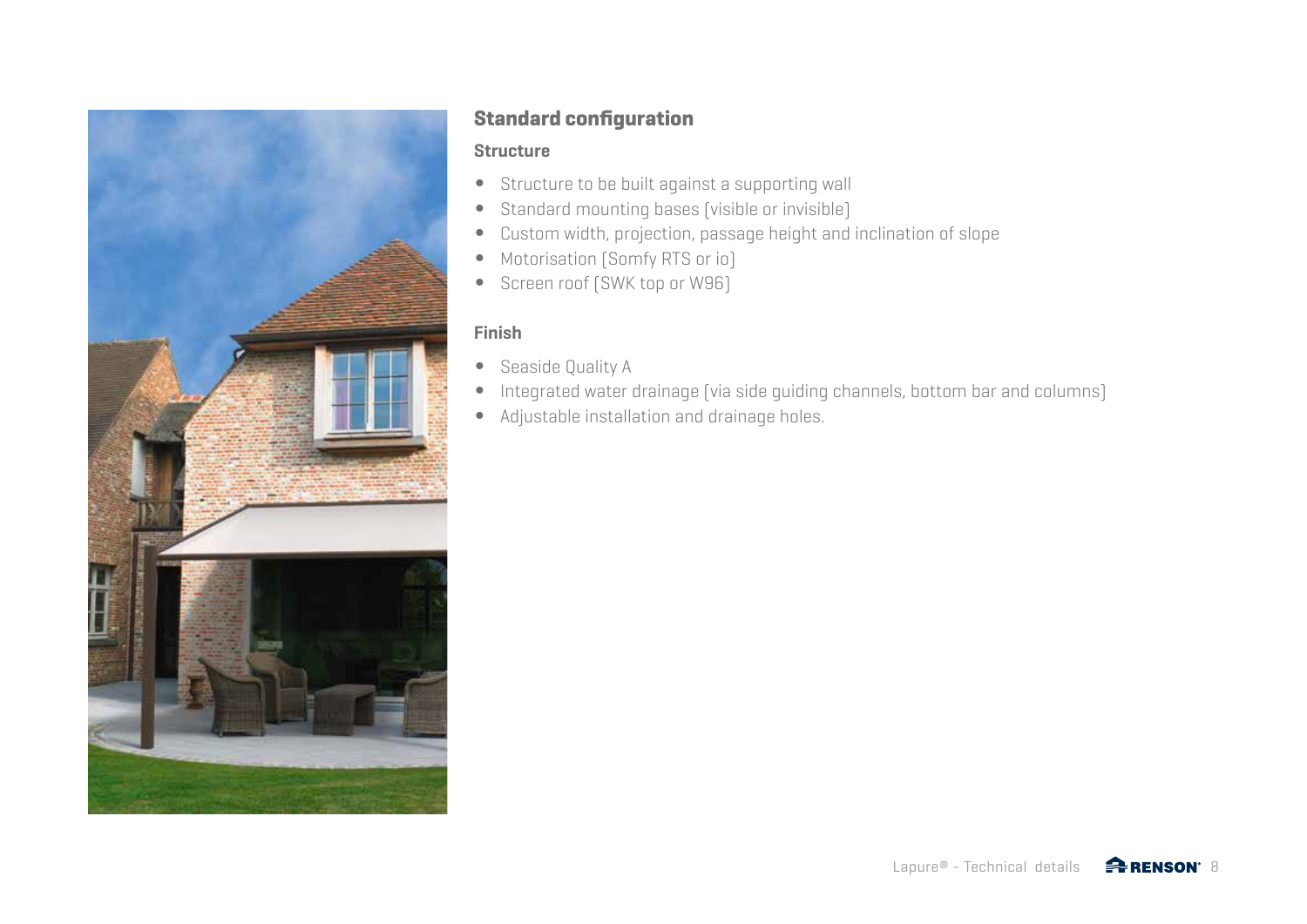# **Lapure weight**

Weight [in kg] of a single system with a passage height of 2800 mm (excl. packaging).

| Width                |      |      |      |      |      |      |      |      |      |      |      |
|----------------------|------|------|------|------|------|------|------|------|------|------|------|
| Hor. projec-<br>tion | 1500 | 1750 | 2000 | 2250 | 2500 | 2750 | 3000 | 3250 | 3500 | 3750 | 4000 |
| 1500                 | 92   | 97   | 103  | 109  | 114  | 120  | 126  | 131  | 137  | 142  | 148  |
| 2000                 | 95   | 101  | 107  | 113  | 118  | 124  | 130  | 135  | 141  | 147  | 152  |
| 2500                 | 99   | 105  | 111  | 117  | 122  | 128  | 134  | 140  | 145  | 151  | 157  |
| 3000                 | 103  | 109  | 115  | 121  | 127  | 132  | 138  | 144  | 150  | 156  | 161  |
| 3500                 | 108  | 113  | 119  | 125  | 131  | 137  | 143  | 148  | 154  | 160  | 166  |
| 4000                 | 112  | 118  | 123  | 129  | 135  | 141  | 147  | 153  | 159  | 165  | 171  |
| 4500                 | 116  | 122  | 128  | 134  | 140  | 146  | 152  | 158  | 164  | 169  | 175  |
| 5000                 | 120  | 126  | 132  | 138  | 144  | 150  | 156  | 162  | 168  | 174  | 180  |

### **Lapure snow load**

The Lapure Fixscreen roof is rain resistant, but not snow resistant. The roof must be opened when it is snowing.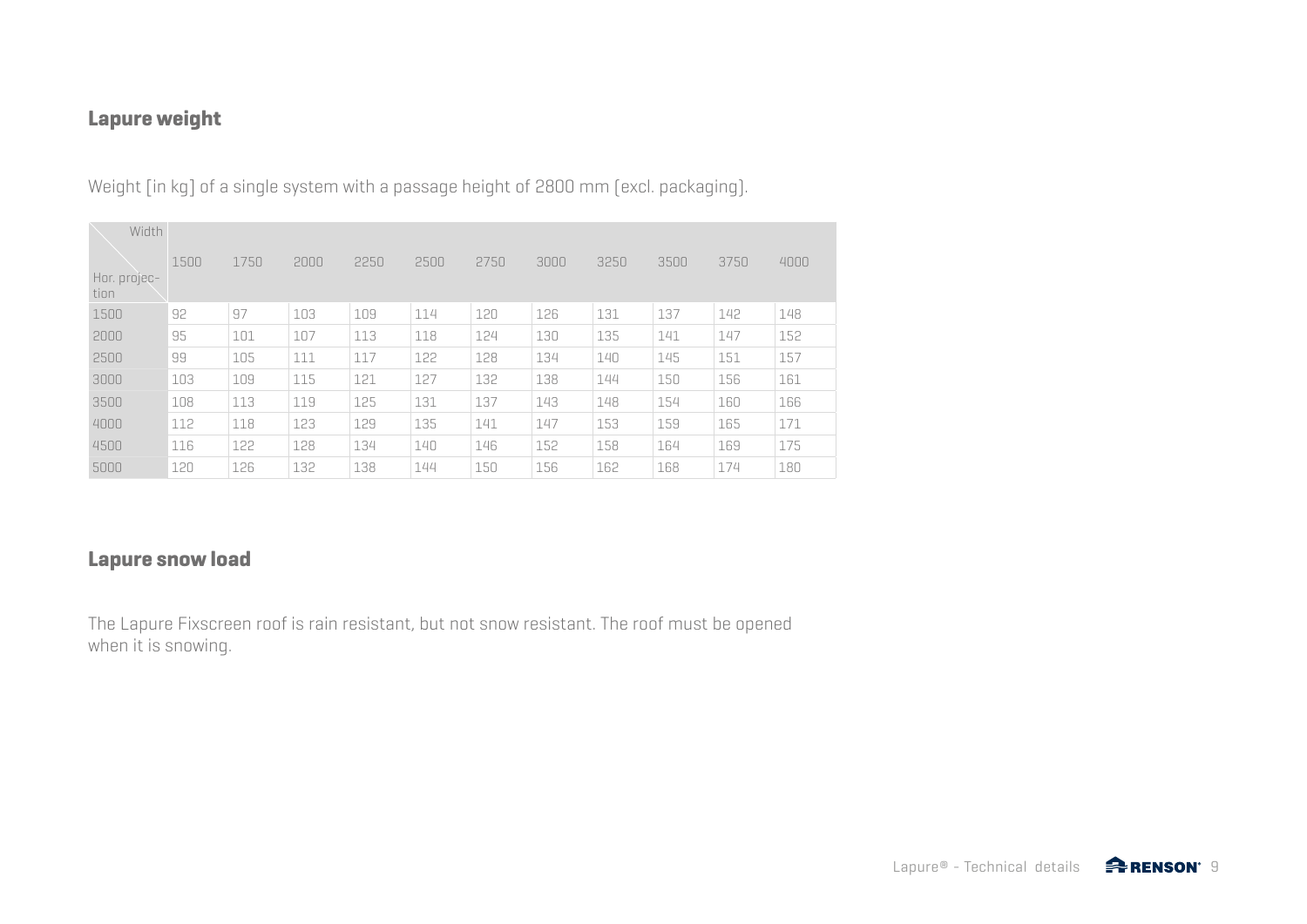# $ACCESSORIES$



| <b>Comfort pack</b>              |              | <b>Back order</b> |  |  |  |  |
|----------------------------------|--------------|-------------------|--|--|--|--|
| Fixscreen + Lineo Led            |              |                   |  |  |  |  |
| Sideways infills                 |              |                   |  |  |  |  |
| Integrated Fixscreen             |              |                   |  |  |  |  |
| Algarve Fixscreen                |              |                   |  |  |  |  |
| Lapure Fixscreen                 | $\checkmark$ |                   |  |  |  |  |
| Triangle                         | $\checkmark$ |                   |  |  |  |  |
| Loggia sliding panels            |              |                   |  |  |  |  |
| Loggiascreen Canvas sliding door | ✓            |                   |  |  |  |  |
| Glass sliding panels             |              |                   |  |  |  |  |
| Linius wall                      |              |                   |  |  |  |  |
| Linarte wall                     |              |                   |  |  |  |  |
| Outdoor curtains                 |              |                   |  |  |  |  |
| <b>Comfort</b>                   |              |                   |  |  |  |  |
| Lighting                         |              |                   |  |  |  |  |
| Lineo Led                        | í.           |                   |  |  |  |  |
| UpDown Led                       |              |                   |  |  |  |  |
| Colomno Led                      |              |                   |  |  |  |  |
| Lapure Led                       | $\checkmark$ |                   |  |  |  |  |
| <b>Comfort and design</b>        |              |                   |  |  |  |  |
| Beam Heat & Sound                |              |                   |  |  |  |  |
| Lineo Luce                       |              |                   |  |  |  |  |
| Lineo Fix                        |              |                   |  |  |  |  |
| Lineo Heat                       |              |                   |  |  |  |  |
| Waterproof wall mounting         |              |                   |  |  |  |  |
| Protecto protective profile      |              |                   |  |  |  |  |
| <b>Automation</b>                |              |                   |  |  |  |  |
| Wind sensor                      | $\checkmark$ |                   |  |  |  |  |
| Rain sensor                      | ✓            |                   |  |  |  |  |
| Sun sensor                       | ✓            |                   |  |  |  |  |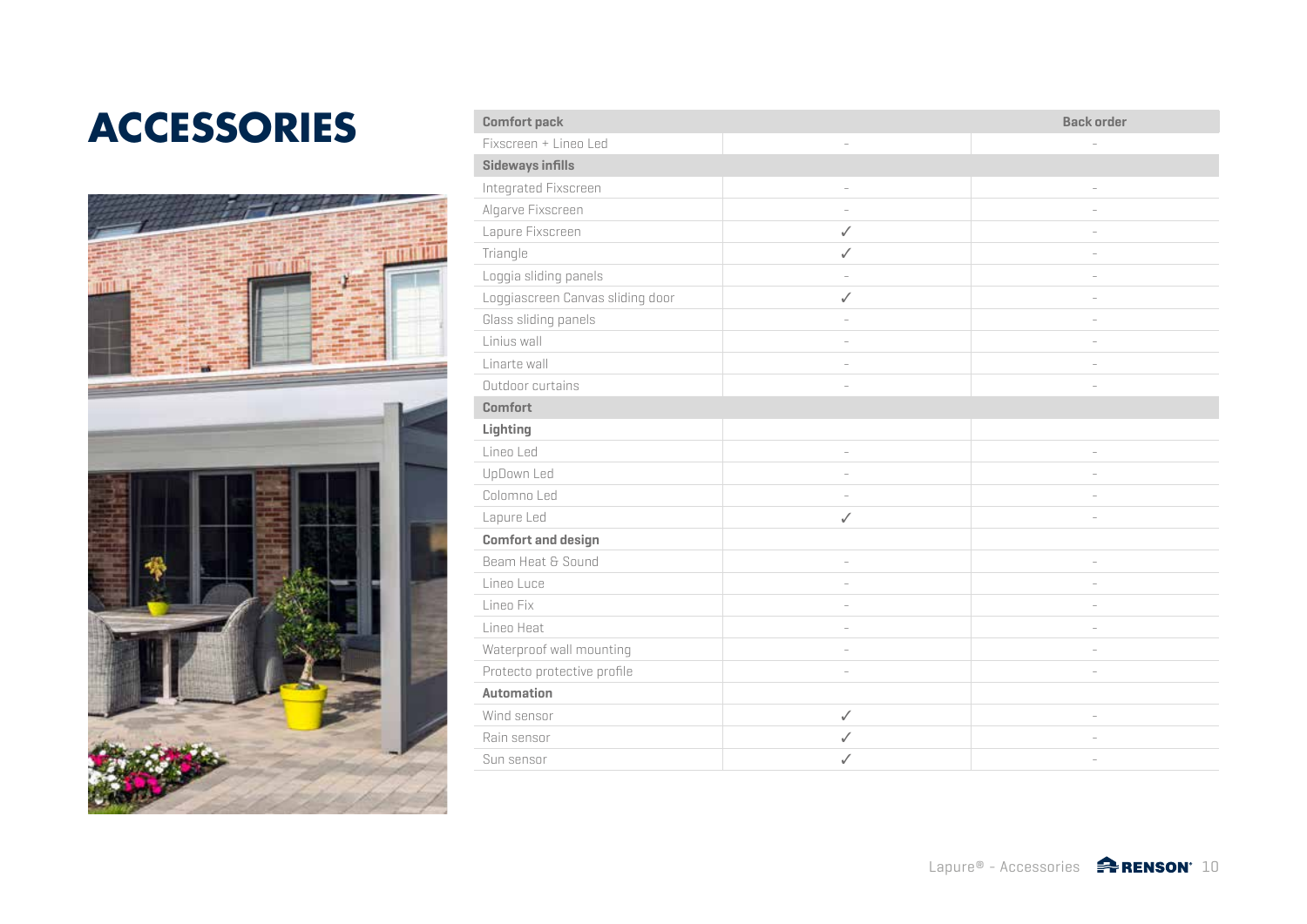| <b>Styling</b>         |                | <b>Back order</b>        |
|------------------------|----------------|--------------------------|
| Classic Line           |                | $\sim$                   |
| Wooddesign roof blades | <b>Service</b> | <b>Service</b>           |
| <b>Columns</b>         |                |                          |
| Extra column           |                |                          |
| Shifted column         |                | $\overline{\phantom{a}}$ |
| Adjustable wall column | $\sim$         |                          |

# **Fabrics**

To see the full collection of fabrics, please refer to the fabric sampler (available in physical or digital format).



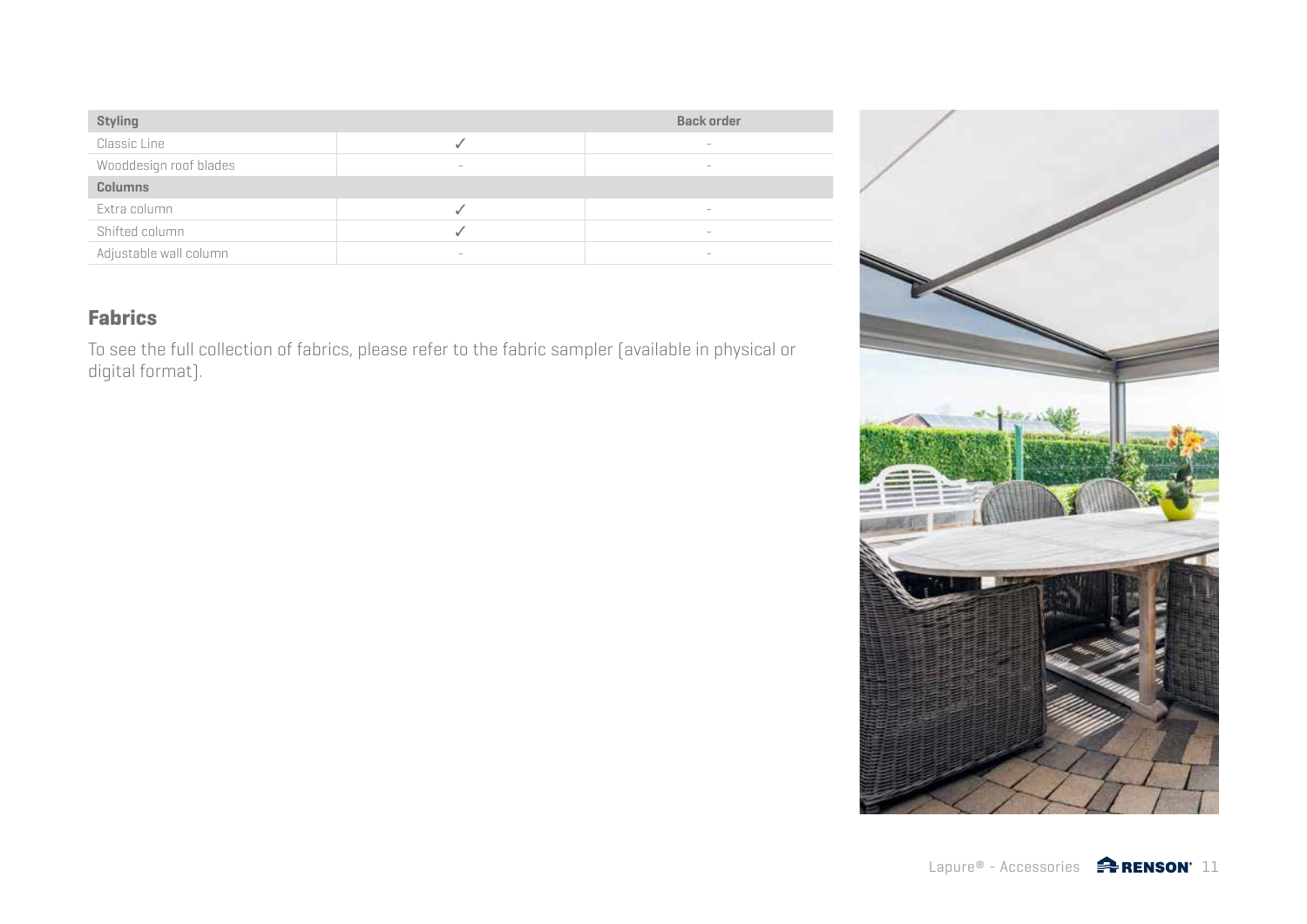# **CERTIFICATES & TESTING**

### **CE – DoP documents**

• CE / DoC / DoP / ETA

### **Certificates**

- REACH / seaside/coastal powder coating guarantee
- RoHS / AluEco
- VMRG sun protection

### **Declarations**

- Declaration of material codes
- Declaration of powder coating
- Declaration of anodisation layer thickness
- Declaration of glass properties
- Declaration of fire resistance / reaction
- Declaration of asbestos
- Declaration of UV resistance / gtot + others

### **Test reports–calculations**

- Environmental statement (recycled aluminium)
- Anchoring requirements

| Roof wind guarantee with Rooffix closed         | up to $100 \ km/h$       |
|-------------------------------------------------|--------------------------|
| Fixscreen wind quarantee when closed            | up to $60 \ km/h$        |
| Max. wind speed for roof or Fixscreen operation | up to 50 km/h            |
| <b>Water drainage flow</b>                      | $50$ l/m <sup>2</sup> .h |
| Load-bearing capacity                           | N/A                      |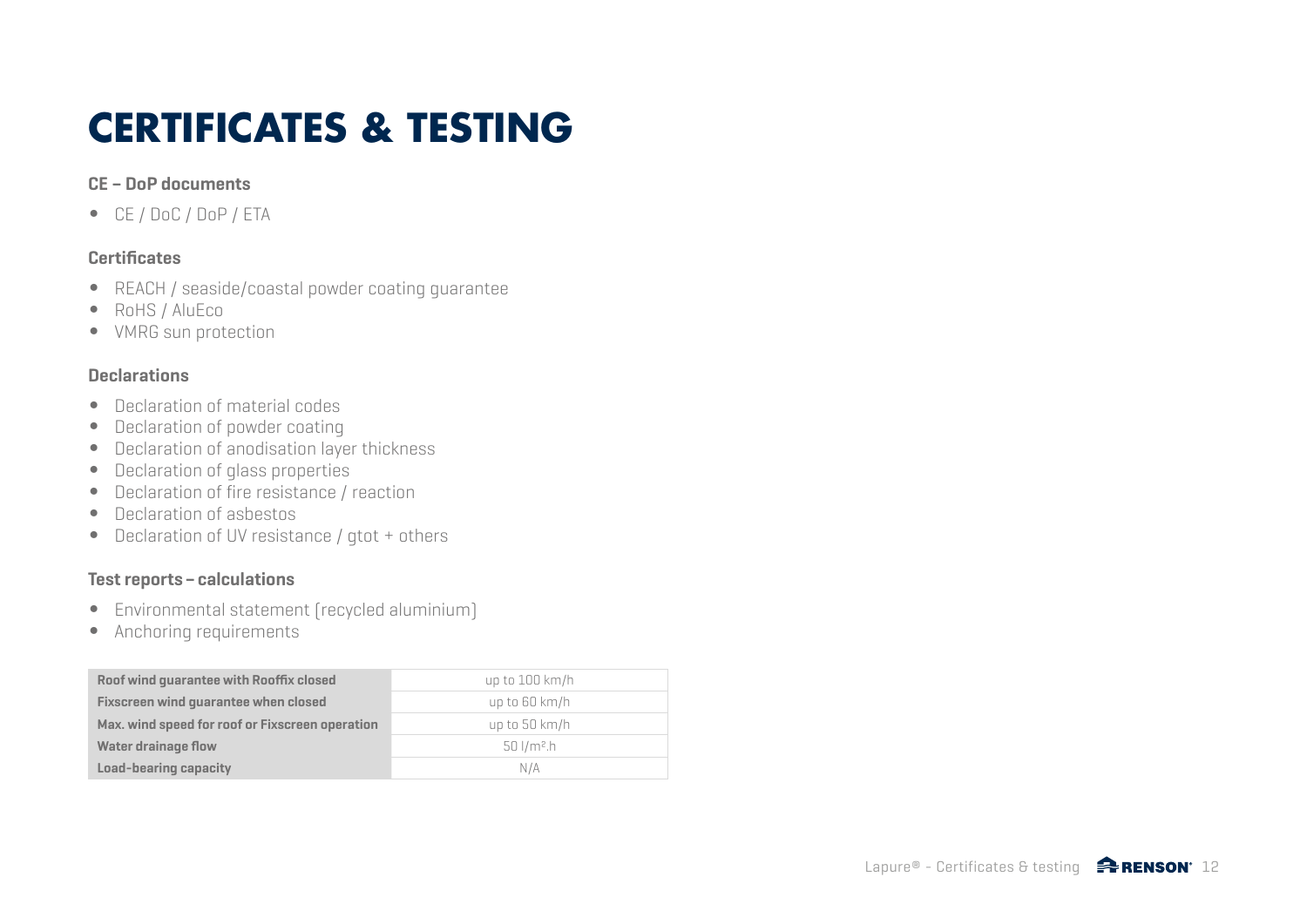# **CONFIGURATION**

**Type**

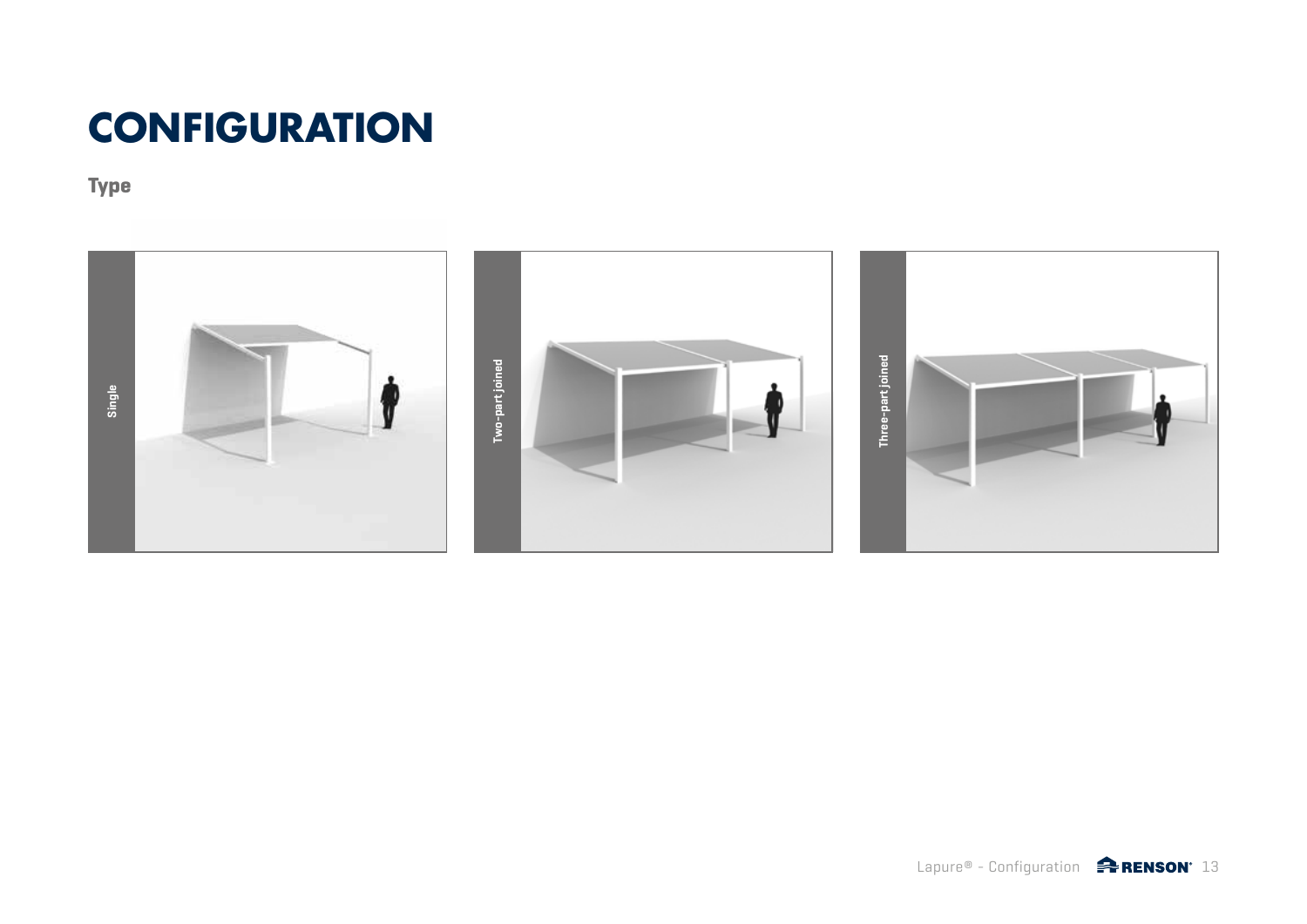# **Inclination of slope**



| 兔                                      |
|----------------------------------------|
| Inclination of slope                   |
| height<br>height                       |
| Total<br>∸<br>Passage                  |
|                                        |
| <u> TIIIIIIIIIIIIIIIIIIIIIIIIXIITT</u> |

| Lapure                                                                                     |                                |                                                   |  |  |
|--------------------------------------------------------------------------------------------|--------------------------------|---------------------------------------------------|--|--|
| Width dimensions per roof section                                                          | Minimum                        | 1500 mm                                           |  |  |
|                                                                                            | Maximum without cross-<br>beam | $4000$ mm                                         |  |  |
|                                                                                            | Maximum with cross-beam        | 6000 mm                                           |  |  |
| <b>Projection dimensions</b>                                                               | Minimum                        | $1500$ mm                                         |  |  |
|                                                                                            | Maximum                        | 5000 mm                                           |  |  |
| Roof overhang (with shifted columns)<br>Maximum                                            |                                | $1000$ mm                                         |  |  |
| Passage height dimensions                                                                  | Minimum                        | 500 mm                                            |  |  |
|                                                                                            | Maximum                        | 2900 mm                                           |  |  |
| <b>Total height without wall profile</b>                                                   |                                | Depends on inclination of slope and<br>projection |  |  |
| Total height including wall profile                                                        |                                | Total height + 86 mm                              |  |  |
| Height required when installed under<br>a roof overhang with access to the screen head box |                                | Total height + 190 mm                             |  |  |
| <b>Suspension bracket height</b>                                                           |                                | Total height - 198 mm                             |  |  |

#### **SWK Top**

| Width<br><b>Depth</b> | $\geq 3$ m     | $\geq$ 4 m          | $\geq$ 5 m           | $\geq 6$ m |
|-----------------------|----------------|---------------------|----------------------|------------|
| $\geq 3$ m            | min. $7^\circ$ | min. $10^{\circ}$   | min. 12 <sup>°</sup> | min.12°    |
| $\geq 4$ m            | min. $7^\circ$ | min.10°             | min. 12 <sup>°</sup> | min.12°    |
| $\geq$ 5 m            | min. $7^\circ$ | min.11 <sup>°</sup> | min.12°              | min.12°    |

#### **Soltis W96**

| Width<br>Depth | $\geq 3$ m       | $\geq$ 4 m           | $\geq$ 5 m        | $\geq 6$ m      |
|----------------|------------------|----------------------|-------------------|-----------------|
| $\geq 3$ m     | $min. 8^{\circ}$ | min.9°               | min. $11^\circ$   | min. $13^\circ$ |
| $\geq 4$ m     | $min. 8^{\circ}$ | min.9°               | min. $11^\circ$   | min.13°         |
| $\geq$ 5 m     | min.9°           | min. 10 <sup>o</sup> | min. $11^{\circ}$ | min. $13^\circ$ |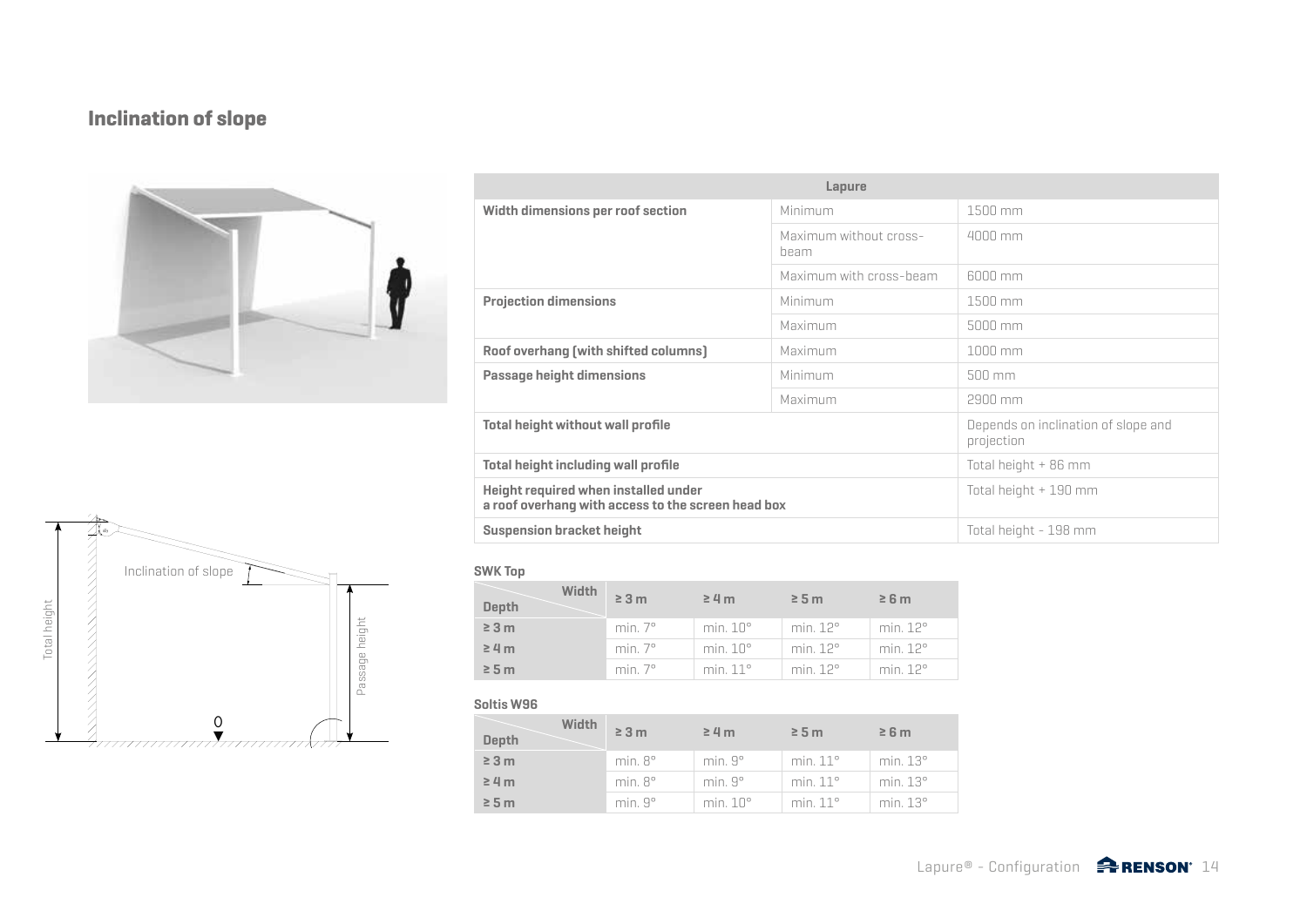### **Columns**

### **End column**

A column is provided for each corner as standard.



### **Shifted column**

A column can be shifted up to a maximum of 1000 mm from the projection. This guarantees the stability of the construction at all times.



A shifted column in Lapure must be entered by entering the required distance from the wall connection. Minimum shifted column position = Projection - 1000 mm Maximum shifted column position = Projection - 150 mm

### **Overlength**

Columns that are longer (positive overlength) or shorter (negative overlength) than the passage height entered can also be ordered. Opting for a positive overlength of the column can be useful to keep a roof perfectly level when your patio slopes downward, for example. Alternatively, if one of the columns is to be installed on a small wall, for example, it can be shortened (negative overlength).



Positive overlength is possible up to the maximum passage height (2900 mm) plus 500 mm (3400 mm).

Negative overlength is possible up to the minimum passage height  $[= 500$  mm).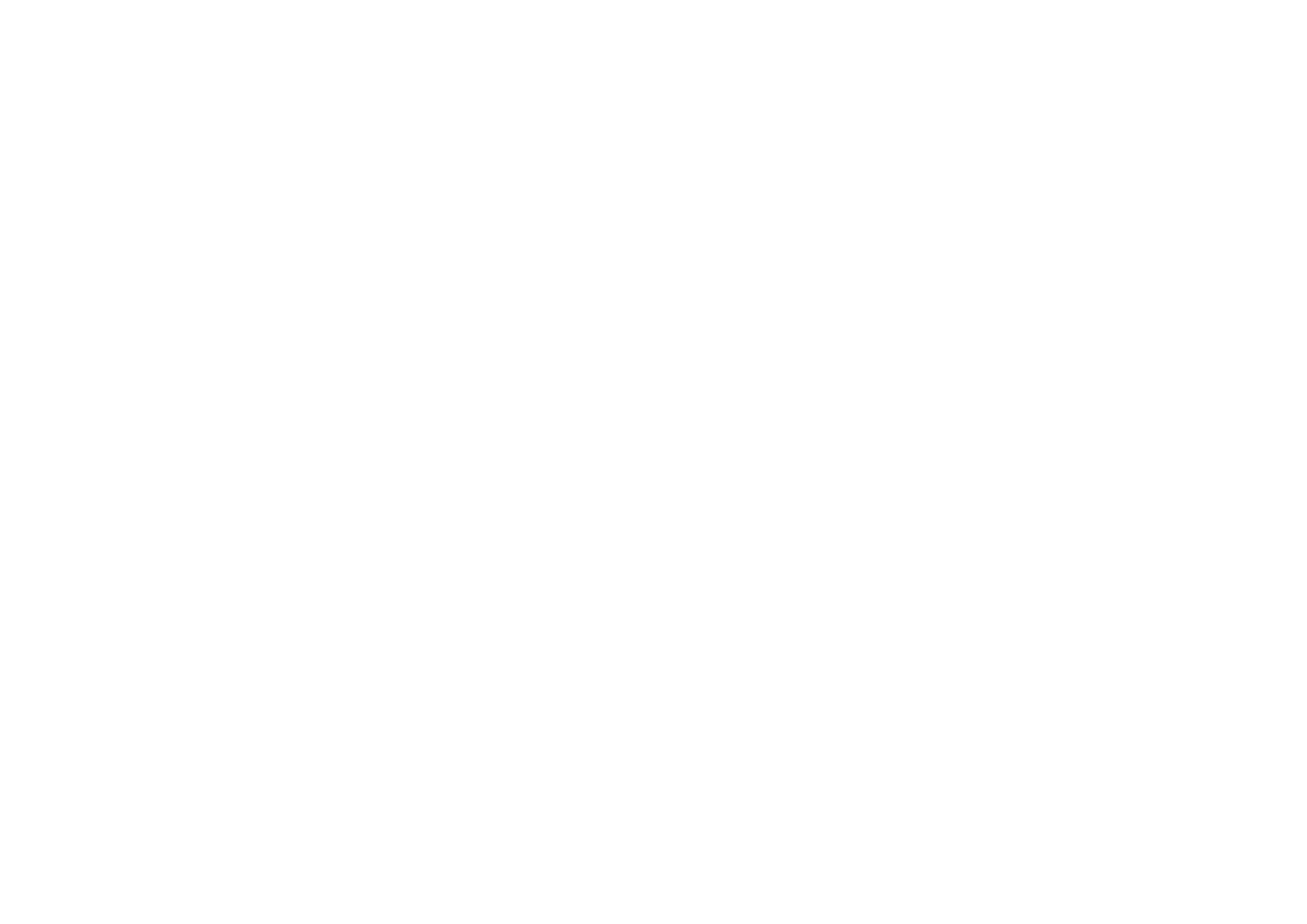### **Water drainage**



### **End columns**

Water entering the guiding channels via the bottom bar is drained via the columns. Water drainage at the bottom of the columns always runs away from the cover.



### **Shifted columns**

Water entering the side channels via the bottom bar is drained at the end of the side guiding channels.



### **Front**

Water drainage towards the front (always 'away from the patio').



### **Side**

Water drainage towards the side (always 'away from the patio').